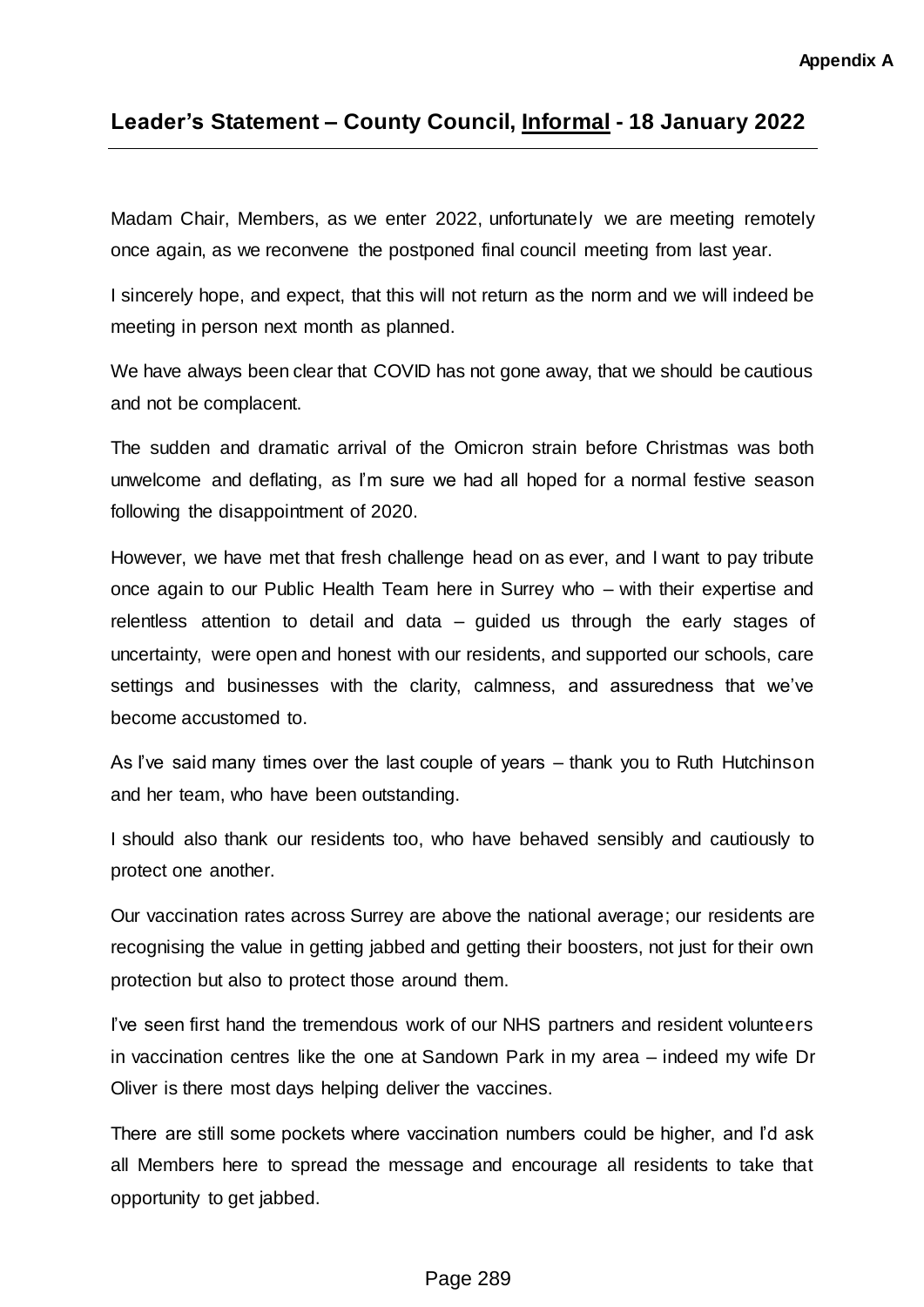If they are unsure, our Public Health Team and our colleagues in the NHS can explain and reassure.

Please, reiterate far and wide – get boosted now.

Madam Chair, thanks in a large part to that vaccination programme, I remain confident looking to the year ahead.

Finding a way to live safely and normally with COVID will enable us to crack on with our ambitious agenda for this county.

It is already clear that 2022 and beyond holds many challenges for us, as an organisation and for our residents, but we have already made great strides in tackling those challenges. We are relentlessly chasing more solutions, more progress, and a brighter future - for everyone.

Here in Surrey, we have an ultimate ambition – that no one is left behind.

It's an ambition that is shared – with our residents and partners – through the Community Vision for 2030.

I believe, and indeed hope it is shared by every Member here, whatever their political background.

I believe we are all proud of this county, and all eager to see the benefits shared by everyone.

As the County Council, we must lead by example and play our part in delivering that ambition.

We want everyone here to be able to take advantage of the great opportunities this wonderful county offers - whoever they are and whatever their circumstances may be.

Surrey is a great place to start a business, and has world class job opportunities, beautiful countryside, supportive communities and first-rate health and social care.

But equally we know life is really difficult for some people here, making really tough choices every day, and that not everyone shares the same advantages.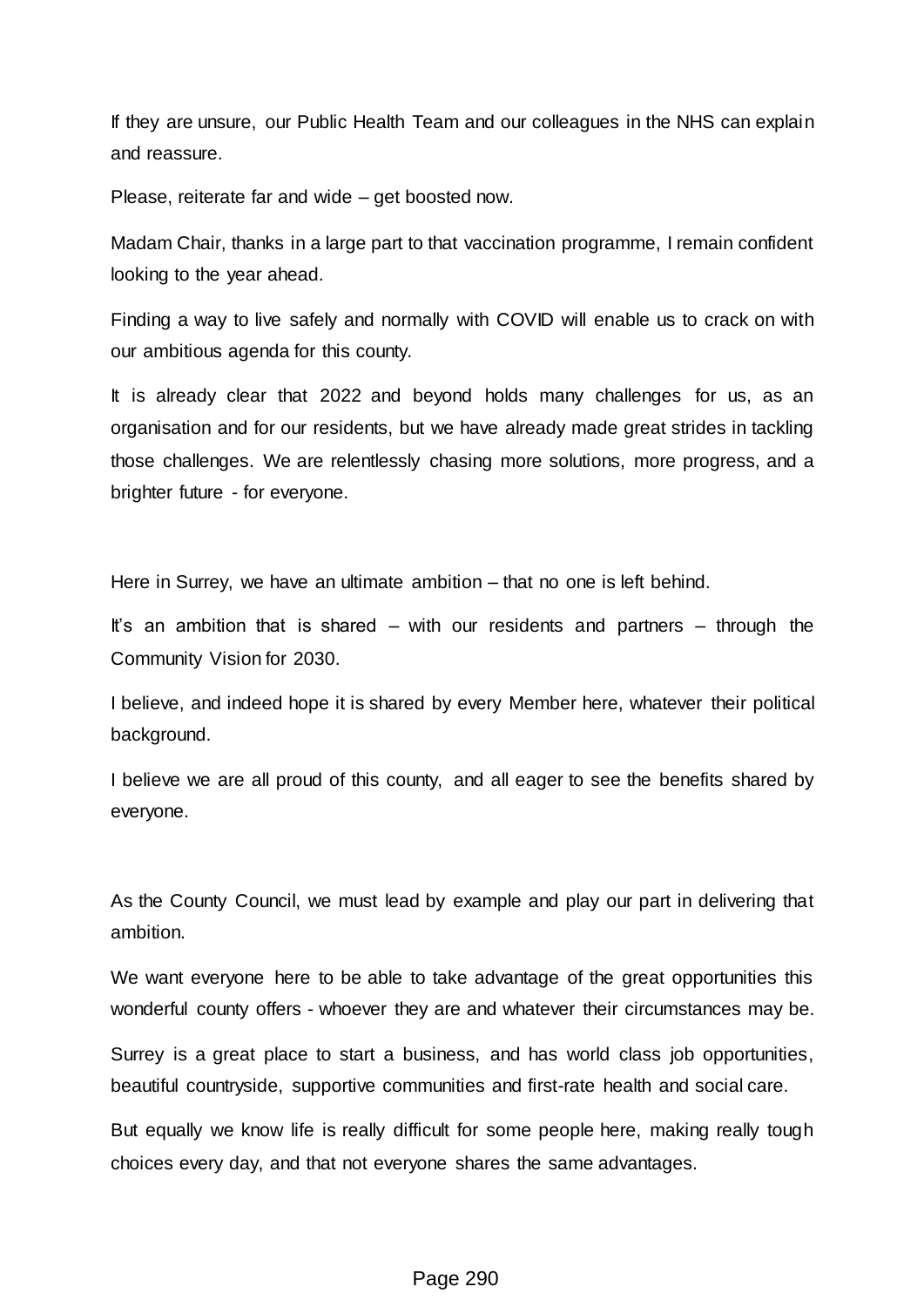That's why we're determined to do everything we can to make life easier for those who need us, to help everyone reach their full potential and set a level playing field.

We will make it happen:

By being out in communities talking to residents to understand what people really need in their local area, with the £100m Your Fund Surrey making community-led projects happen.

By improving access to our countryside – one of the best ways to improve health and wellbeing for everyone.

By investing tens of millions of pounds to help people with special educational needs and working with businesses to provide thousands of apprenticeships across Surrey.

By revolutionising Adult Social Care to support older people to live in their homes and communities for longer, with modern technology, appropriate accommodation, and specialist support for people with complex needs.

By making it easier to travel around Surrey more efficiently, with better, cleaner bus services and electric car infrastructure – so our economy thrives in a sustainable way.

All these things – and more - will help those who need us most and improve quality of life for everyone.

We're also working hard to help those who are in need right now – boosting financial support through the Surrey Crisis Fund, our additional grants to voluntary and charity groups, our pioneering work to tackle Period Poverty alongside Binti and our investment in tackling homelessness across the county.

We are determined that Surrey County Council will strive to make sure that no one is left behind. Either now, or in the future.

This work is not just soundbites or corporate gobbledygook – it's real life, and it's vitally important.

It is critical that we are serious about this and that we deliver.

We have with us these next 2 weeks the Ofsted team of Inspectors who will be assessing the improvements we have made in delivering services to our children across the County. We have been open and transparent in relation to the past failings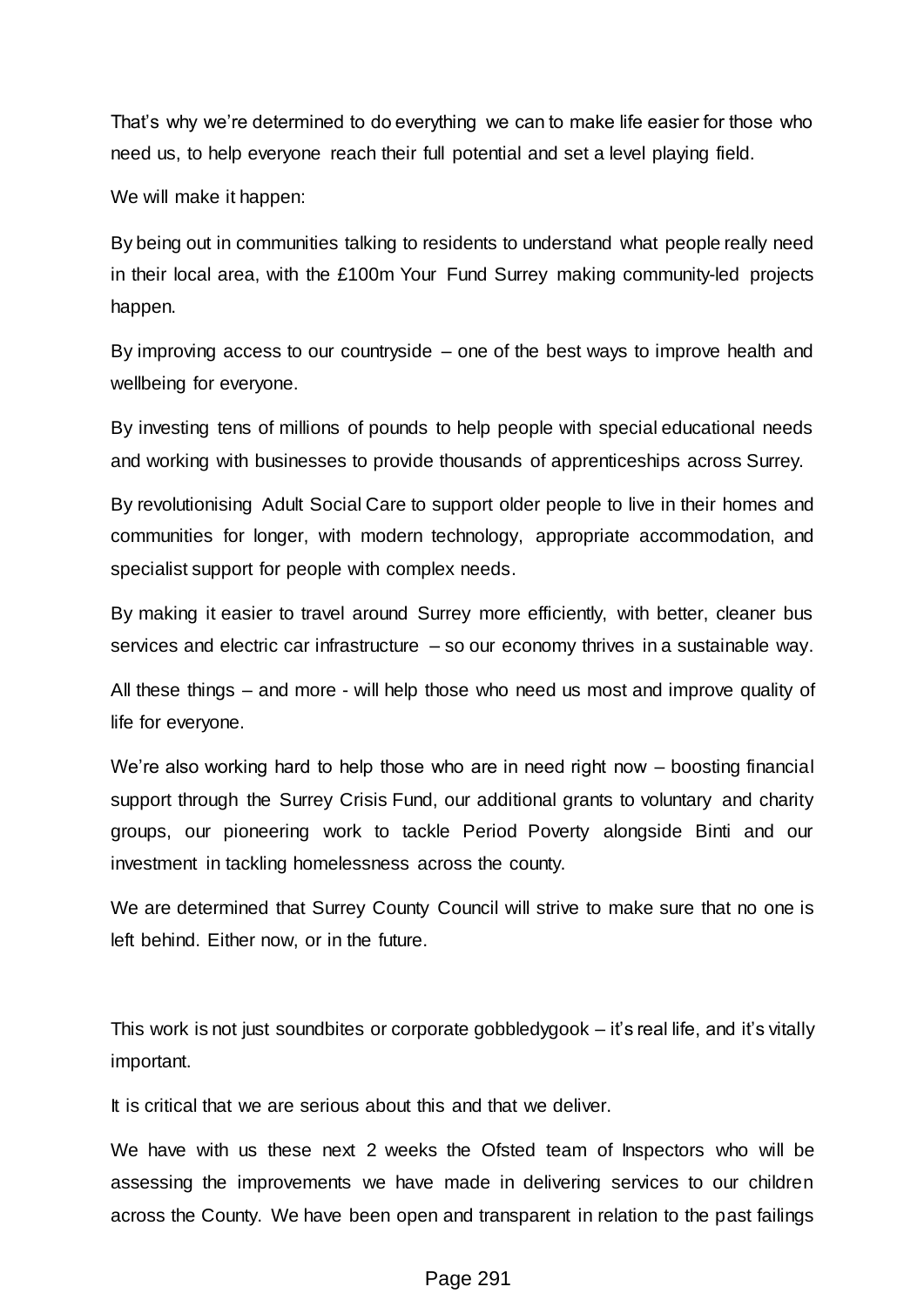of the service and I very much hope the team will see the very real dedication and determination of all those working in Children's Services as we continue to deliver our transformation and improvement plan.

And let's be honest, if we're going to do it right, that commitment and delivery costs money.

As we all know here, this Council has come a long way in a short space of time. A few years ago, our financial situation was on life support.

Credit must go to our Finance Team for their expertise and innovative thinking, and our workforce for delivering a transformation that puts us on a much more stable footing.

But we can't pretend that everything is plain sailing, and that money grows on trees.

The government played their part during COVID in supporting local authorities with critical grants and additional funding to meet those immediate short-term challenges, but that funding was never going to address the longer-term issues coming out of the pandemic.

Or indeed the critical funding issues facing local government even before COVID.

If we're serious about our ambition for Surrey, we must plan on the basis that we will fund it ourselves.

We're taking the difficult decision to raise Council Tax this year to help achieve that ambition, and we recognise that puts an additional burden on people across the county.

But we must - and we will - deliver.

We can see future crises and we must get ahead and tackle them now.

That is responsible leadership.

I will set out the detail of our budget proposals at our council meeting on the  $8<sup>th</sup>$ February but our first and foremost priority must be to support our vulnerable residents which is why yesterday we announced an extra £8m investment for mental health provision.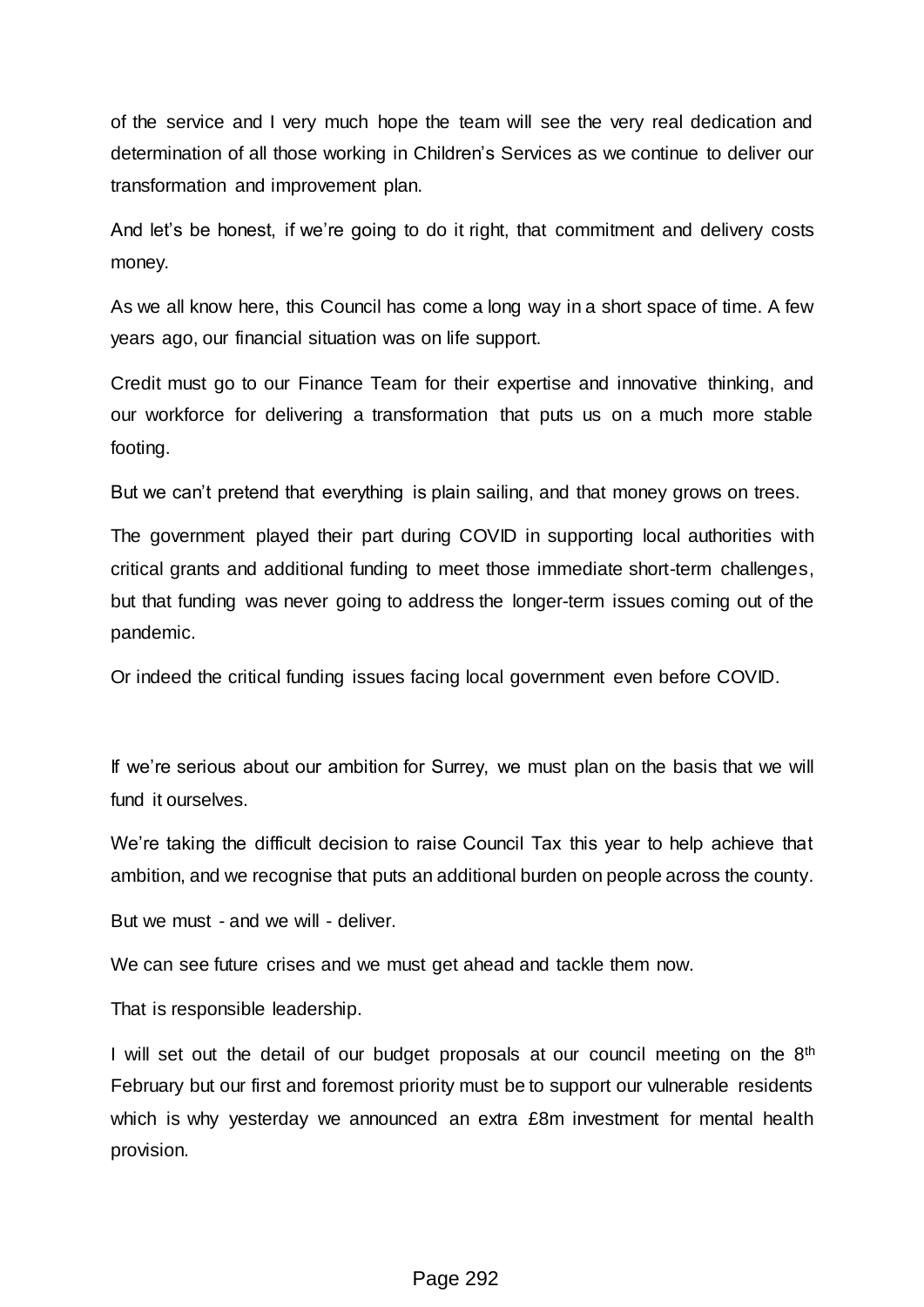More and more people are suffering severely from mental health in Surrey - we must deliver better mental health prevention, care, and support to stop people reaching crisis point. That is what the additional funding will be used for.

More people are being discharged from hospital for us to assess and care for in the long term – we must deliver that care, that is right for those individuals who need us.

More people are claiming Universal Credit, struggling to find work or keep their businesses thriving through COVID – we must deliver opportunity and the right conditions for business to grow.

We will stand up and take the tough choices to make this happen.

We will help businesses thrive - delivering skills, jobs, and opportunity for all.

We will address root causes of ill-health.

We will do all that we can to ensure all of Surrey's children get the best start in life.

We will be an active partner with local communities to deliver projects, opportunities and support that is right for local places.

We will tackle the Climate Emergency.

We will protect Surrey's future.

These commitments don't need sticking plasters and short-term handouts – they need real, meaningful investment. And that is what we will continue to do with our residents' money.

More mental health practitioners, better and quicker specialist care for those that need it, more special educational needs places, modern school facilities, safer roads, cleaner air, more efficient public transport, investment in community projects.

A better quality of life for our residents and their families.

We know for many people a council tax rise of any amount is unpalatable – we don't want to raise the tax burden on anyone.